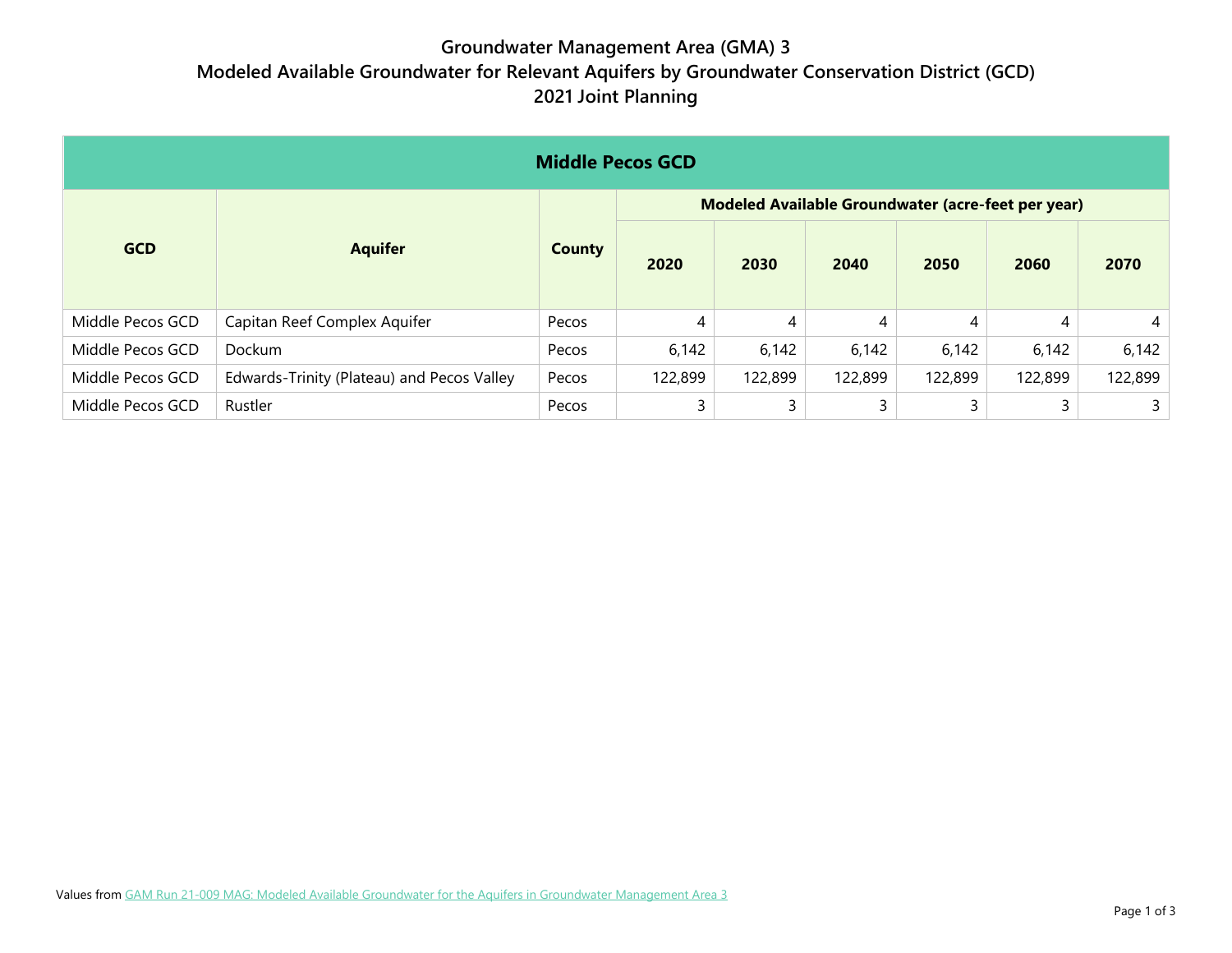## **Groundwater Management Area (GMA) 3 Modeled Available Groundwater for Relevant Aquifers by Groundwater Conservation District (GCD) 2021 Joint Planning**

| <b>Reeves County GCD</b> |                                            |               |                                                    |         |         |         |         |         |  |
|--------------------------|--------------------------------------------|---------------|----------------------------------------------------|---------|---------|---------|---------|---------|--|
| <b>GCD</b>               | <b>Aquifer</b>                             | <b>County</b> | Modeled Available Groundwater (acre-feet per year) |         |         |         |         |         |  |
|                          |                                            |               | 2020                                               | 2030    | 2040    | 2050    | 2060    | 2070    |  |
| Reeves County GCD        | Dockum                                     | Reeves        | 2,539                                              | 2,539   | 2,539   | 2,539   | 2,539   | 2,539   |  |
| Reeves County GCD        | Edwards-Trinity (Plateau) and Pecos Valley | Reeves        | 189,744                                            | 189,744 | 189,744 | 189,744 | 189,744 | 189,744 |  |
| Reeves County GCD        | Rustler                                    | Reeves        | 2,387                                              | 2,387   | 2,387   | 2,387   | 2,387   | 2,387   |  |